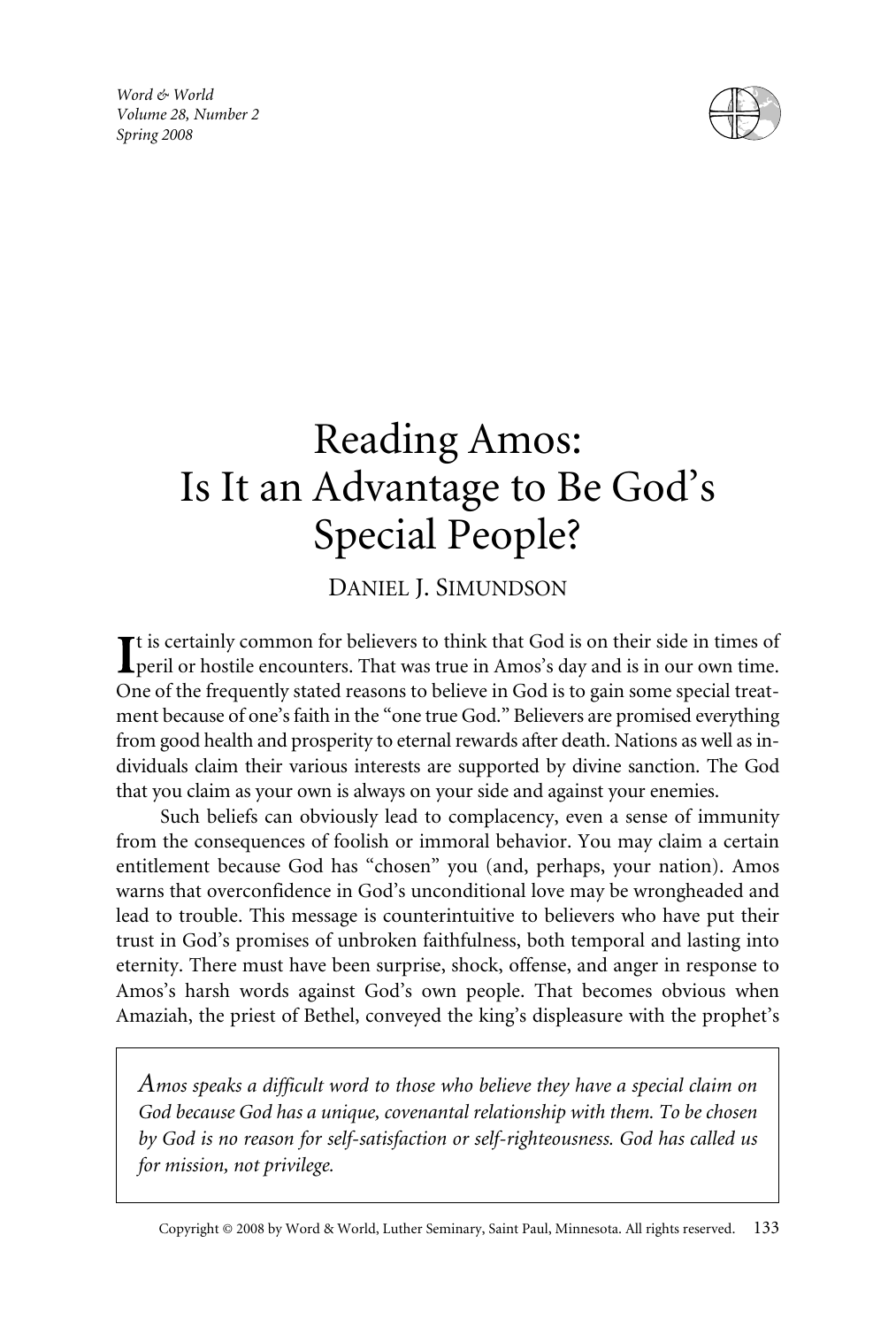message (7:10–13). Though concerned primarily with the northern kingdom of Israel, Amos's condemnations were later also applied to his own land of Judah.

We can imagine the outrage if someone like Amos were to interrupt a sedate worship service and utter words of denunciation, condemning liturgies, music, and lack of concern for the poor and vulnerable. Like Amaziah, we would be tempted to tell the prophet to go back where he came from and do his preaching there, as he is rudely ushered out of the assembly. I have sometimes had the fantasy of seeing Amos show up at a session of Congress, interrupting some solemn discussion of procedural matters, and insisting that they stop playing games and get on with the task of taking care of the real problems of power and justice.

# **AMOS TURNS THE TABLES ON GOD'S CHOSEN**

### *Judah and Israel join the list of other nations (chapters 1–2)*

Amos begins with condemnations that would arouse little disagreement among his listeners. He lists several nations that have had their hostile encounters with Israel and Judah over the years—Damascus (Syria), cities of the Philistines, Tyre, Edom, Ammon, and Moab. In each case, they are condemned for specific transgressions and promised that just retribution will come. So far, so good. But then there is a sudden reversal in Amos's rhetoric. The God who is concerned about the misbehavior of other nations is also concerned for the sins of Judah and Israel. God has not given them a free pass. They may have a special relationship with God, but they are just as accountable for their actions as every other nation.

Perhaps Amos actually delivered a sermon that listed these nations in the same order as the biblical text does. If so, he would have had his listeners in the palm of his hand, cheering him on until he came to the decisive turn. They would be out on the end of a limb, gleefully anticipating God's act of retribution against their enemies. Then suddenly they are horrified to find that their special status does not give them immunity from God's judgment. One is reminded of Nathan's entrapment of David, who had become angered at what he assumed was another's act of injustice, only to find that he was the man (2 Sam 12:5–7).

#### *"You only have I known" (3:2)*

God speaks to the unique relationship that God has with the people of Israel. "You only have I known of all the families of the earth." The word "know" in Hebrew (ידע) implies much more than intellectual knowledge. It indicates an intimacy that involves one's whole being. When God "knows" you, God knows your appearance, your voice, the way you think and feel, all that comprises your being as a person. You can keep no secrets from God, who searches the heart. Further, God has a special affection for those whom God "knows." The sexual intimacy between a husband and wife is expressed by the same word (see Gen 4:1). This statement by God makes clear the unique relationship between God and Israel that is different from every other nation's connection with God.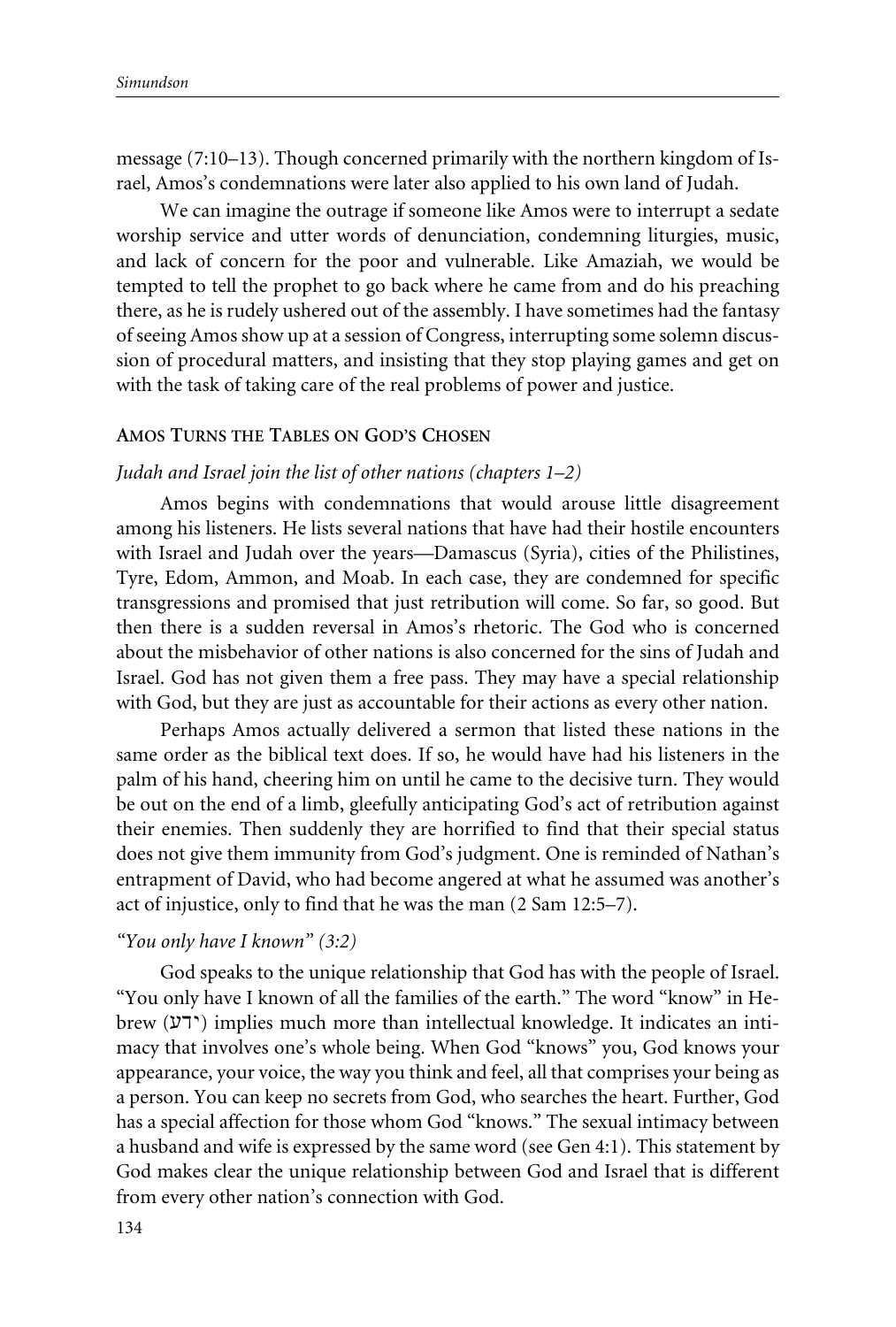So, does this unique status bring any special treatment for God's chosen people? The reader of v. 2 is surprised by what follows the "therefore." One might expect to read promises of great prosperity, much land, and victory over enemies for the one who is so unique in God's eyes. Rather, God says, "Therefore, I will punish you for all your iniquities." The one whom God loves so well, the one with whom God has chosen to share insights and commandments, may be more vulnerable to punishment than others who can claim ignorance about such matters. As a parent will punish her own children, not another's, God may be more likely to punish those from whom much is expected. God does not call us to special privilege but, rather, to a unique responsibility.

*"the one whom God loves so well, the one with whom God has chosen to share insights and commandments, may be more vulnerable to punishment than others who can claim ignorance about such matters"*

*"Woe to those who seek the Day of the Lord" (5:18–20)*

Since the world does not operate as well as we would like, we long for a day when God will make all things right. Sometimes the "bad guys" win, other armies triumph over our noble soldiers, sickness and death come to the wrong people at the wrong time, drought hits one part of the land and floods devastate another. It ought not to be that way. At some point in the future, maybe not till the end of time, God will act. God is a God of justice and compassion, so the present situation cannot last forever. When God finally acts, it will be a "Day of the Lord."

When that decisive day of judgment comes to correct all wrong, some people will be surprised, says Amos. Even believers in the one true God may find that they are part of the problem of why the world does not work as well as God intended. Rather than finding relief, they may be horrified to find that they are liable to a negative judgment. So Amos suggests that they not be so eager to have the Day of the Lord come soon. It will be like jumping from the proverbial frying pan into the fire. Better to endure the difficulties of the present than to long for an unknown future that may be more terrifying than they can imagine. Jesus once said, "Not everyone who says to me, 'Lord, Lord' will enter the kingdom of heaven" (Matt 7:21a).

#### *God hates your festivals (5:21–24)*

Amos, unlike Hosea, does not criticize Israel for wandering after other gods. The people to whom Amos is speaking worship the God of Israel, who brought them safely through the Red Sea, gave them the commandments to guide their life, and led them to a new land. Their problem is that they have disconnected their worship from the way they live. This is a common theme among the prophets (see especially Jer 7). The most glorious liturgies and magnificent hymn festivals are meaningless if not accompanied by lives dedicated to justice and righteousness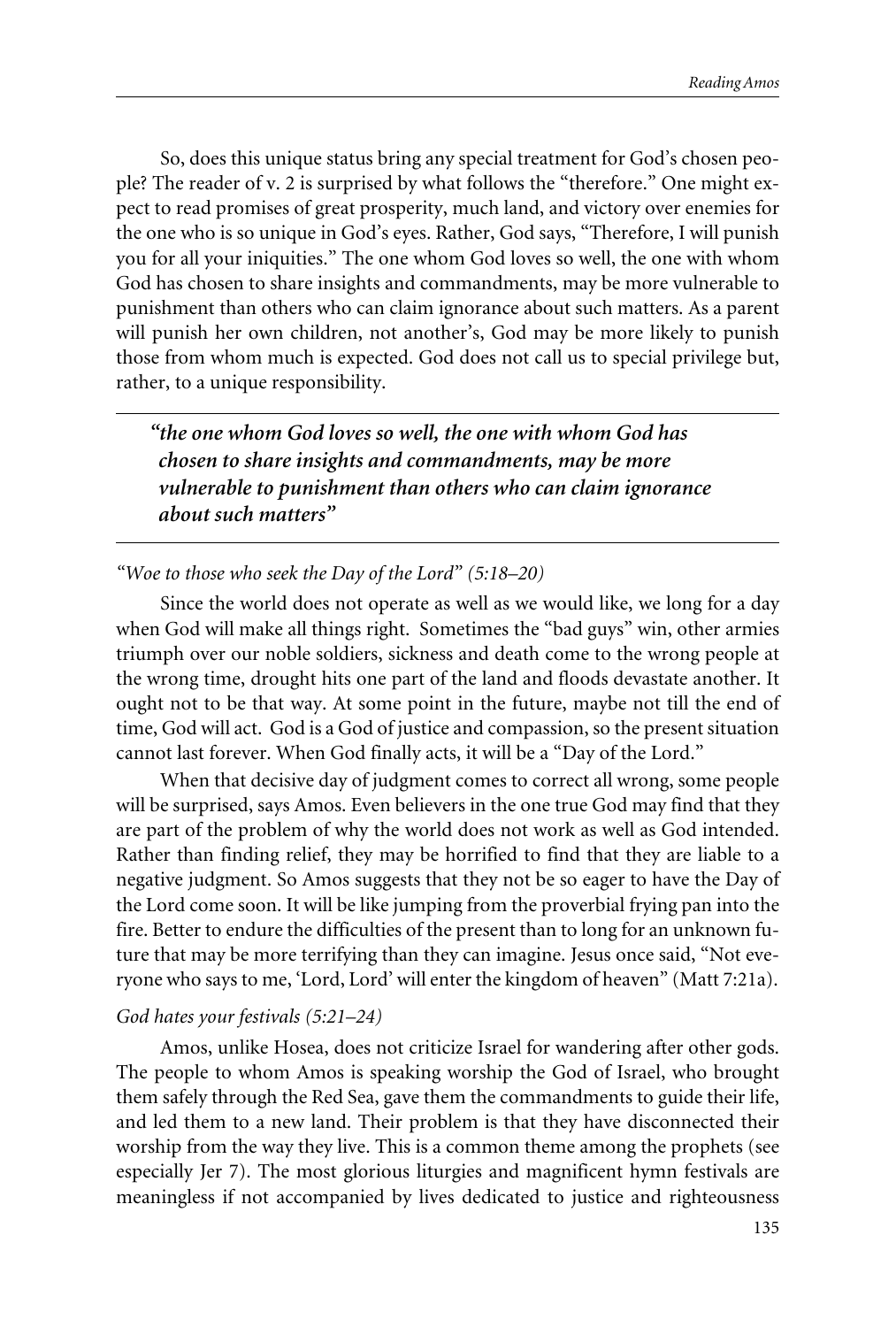(5:24). In fact, they are worse than meaningless. They are actually an affront to God. It may be that God enjoys being worshiped, but not if there is no relationship between what people profess in a formal ritual and what actually takes place in the marketplace and the halls of power. We are not told that we should abandon our hymn festivals, praise services, and historical liturgies. But they become hollow exercises of futility if not accompanied by lives dedicated to the pursuit of justice. Probably the best-known verse in the book of Amos is 5:24: "But let justice roll down like waters, and righteousness like an ever-flowing stream." Only then do ritual and festivals constitute true worship.

> *"our hymn festivals, praise services, and historical liturgies become hollow exercises of futility if not accompanied by lives dedicated to the pursuit of justice"*

# *"Are you better than other kingdoms?" (6:1–3)*

God did not choose Israel for unique status because of their moral superiority. Nor were they selected as God's agents of mission because they were the most powerful and influential nation in the ancient Near East. On the contrary, they were a humble, ragtag group of refugees from Egypt, nomads searching for a land to call their own. All they have to do is to look around at other nations to know that they are not superior to them in any way. Whenever they begin to be seduced into prideful boasting that they are God's special people with a list of corresponding entitlements, they need to look around to see just how small and pitiful they really are. Their only claim to fame is simply that God has chosen them. God should be glorified for expecting so much from a puny nation. That is the wonder of their unique status. God can do great things, even with the small and insignificant.

# *God also moved other nations from place to place (9:7–9)*

God compares Israel with the Ethiopians: "Are you not like the Ethiopians to me?" (9:7). That must have been a tough word for the Israelites to hear. Amos seems to say that God cares as much for the Ethiopians as for Israel. In our day, it would be equivalent to a statement that God is as concerned for the Muslims and Buddhists as for the Christians. There is still something unique about Israel, but they are only one of all the nations under God's authority and compassion. Even God's participation in the great saving event of the exodus from Egypt is listed alongside the migration of other nations that were led from place to place by God. God had something to do with the movement of the Philistines and the Arameans, whether they recognize it or not. Again, Amos points out the tension between Israel's claims for special status and God's activity in the life of all nations.

# *God is creator of the world and judge of all nations (4:13; 5:8–9; 9:5–6)*

The text of the book of Amos is interrupted three times with hymns that glo-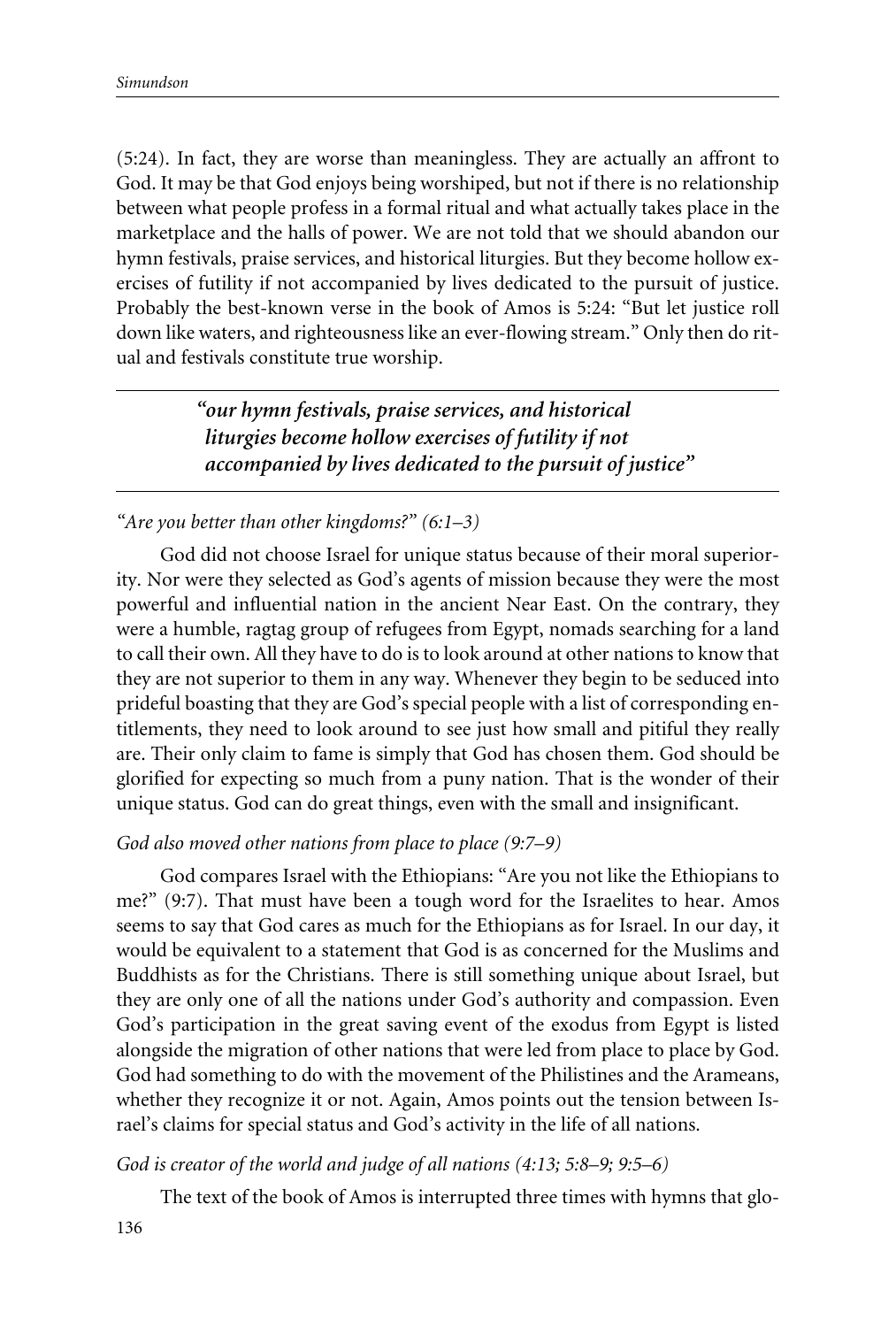rify the creative activity of God and declare that God will be the judge of all nations. The God of Israel is not some tribal or national deity with limited influence, power, and judgment. All nations must answer to God because God created them and set them in their place. God has given them enough knowledge of right and wrong that they are subject to retribution if they fall away from God's expectations. Amos probably did not compose these poems, but at some point they were inserted in the book to reinforce the contention that Israel is just one of many nations—including those outside any special covenant with God—over which God has jurisdiction. Both Israel and other nations will be accountable for their behavior.

# *You cannot hide from God's judgment (9:1–3)*

Assurance of God's constant presence in times of trouble has often been comforting to people in their personal struggles. Pastoral visits to the sick or the grieving have sometimes included the reading of Ps 139. The psalmist says that it is impossible to flee from God's Spirit, whether to highest heaven or deepest Sheol. God will be there to bring light out of darkness (Ps 139:7–12). No matter how difficult the experience, God will be present to bring consolation. Amos reflects on the words of this psalm and turns the positive meaning into a negative one. Rather than a comforting word, in Amos's mind it becomes a dire word of warning. For sinners, when the judgment comes, there will be no place to hide. God will find them. Even if they dig into Sheol, climb up to heaven, scramble to the top of Mt. Carmel, or descend to the bottom of the sea, God will hunt them down and bring the punishment they deserve (Amos 9:1–3). Amos again turns things upside down. Hopes for protection as a special people are invalid. God has his eye on them and will not let them escape judgment.

#### **HEARING AMOS**

#### *Resistance to Amos's message*

Is there a place in the church for the self-critical message of Amos? That is a difficult question to consider. In practice, Amos's message of confrontation is certainly not dominant in most churches. Passages from Amos are not frequently read in worship and are seldom the source for sermons. We are so concerned to spread the gospel of acceptance, the assurance that God loves even sinners, that we are wary of confusing the matter by being critical. Perhaps words of criticism will drive people away from the church. They have come on Sunday morning to be comforted and to "feel good about themselves." They do not want to be told that merely being part of a religious community is not enough to gain satisfaction from God. God wants more from us than pious declarations of faith, enthusiastic songs of praise, and cheerful smiles while we do nothing to alleviate the suffering of the world.

Preachers have struggled mightily over the years to figure out how to integrate the self-critical words of Amos (and other prophets and Jesus) with the mes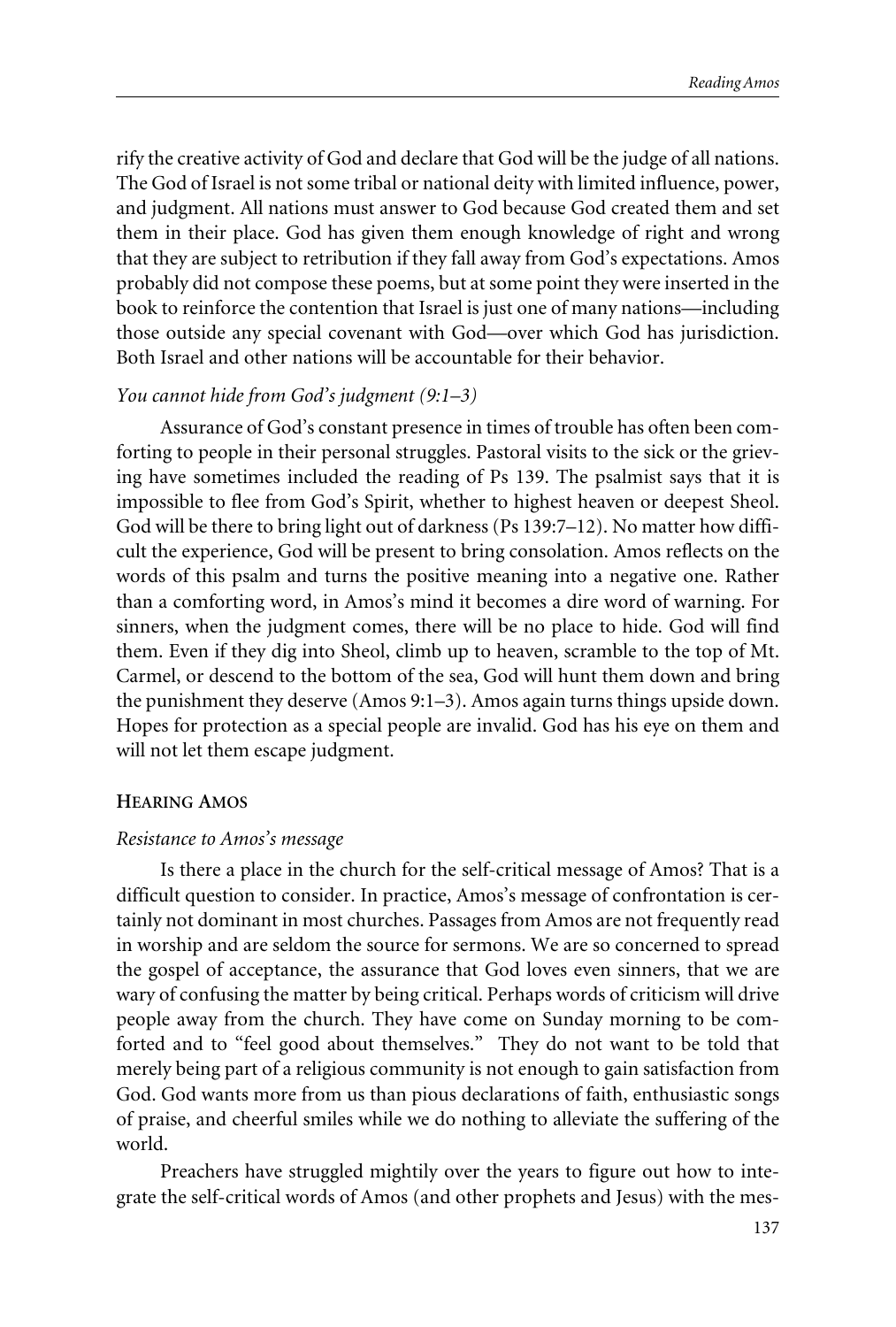sage that God has called us to be God's people, not because of our deeds, but simply out of love and grace. It is not sufficient to ignore the prophetic words of judgment on our political, commercial, and religious activities. But how and when to speak of such things when many are already broken and need words of encouragement and hope, not more reasons to feel guilty? There are no easy answers here, but Amos reminds us not to abandon the tension between God's grace and God's demands.

# *Is God's love conditional or unconditional?*

God loves us as we are. We do not have to do anything to prove ourselves to God, to stir up a response of love from the Almighty. It is unconditional, just as a parent loves her child without condition. It is wrong, however, to assume that God does not care how we behave, how we act toward other people, how we follow the commandments that God so helpfully laid out for us. Our response to God's love has conditions. Sinful behavior has consequences. Amos makes it clear that the merchant who cheats, the king who disregards the well-being of his people, the religious practitioner who lives as if there is no connection between ritual and real life will have to answer for what they do. Just because we are not saved by our works does not negate the importance of doing good works. In some way, Amos is a necessary antidote to an excessive reliance on God's grace to tolerate any human misbehavior.

# *The Hebrew God is the God of all nations*

Often, nations or individuals become possessive of God, as if God belongs to them and is concerned primarily about their behavior. It is easy to forget all those other billions of people in the world who claim no allegiance to the God whom we worship. Amos probably caused some eyes to roll when he talked about God's part in the movement of ancient peoples (like the Philistines and Arameans) or compared the Ethiopians favorably with the Israelites. All the people of the world are part of God's concern, whether they are aware of it or not.

> *"we may be surprised, as were Amos's listeners, when our nation shows up at the end of a list of states traditionally regarded as notorious"*

Further, God can demand moral behavior from all nations (as in Amos 1–2), because God made them and they are accountable to God's expectations for how humans are supposed to act toward others. They cannot claim ignorance because they never had a Sinai experience and God never made a treaty with them or gave them a list of commandments. But God, the creator and judge of the whole world (as proclaimed in the three hymns in Amos's book), has given them some knowledge of right and wrong. They should know that it is wrong to kill pregnant women, sell people into slavery, or hate and kill members of one's own family.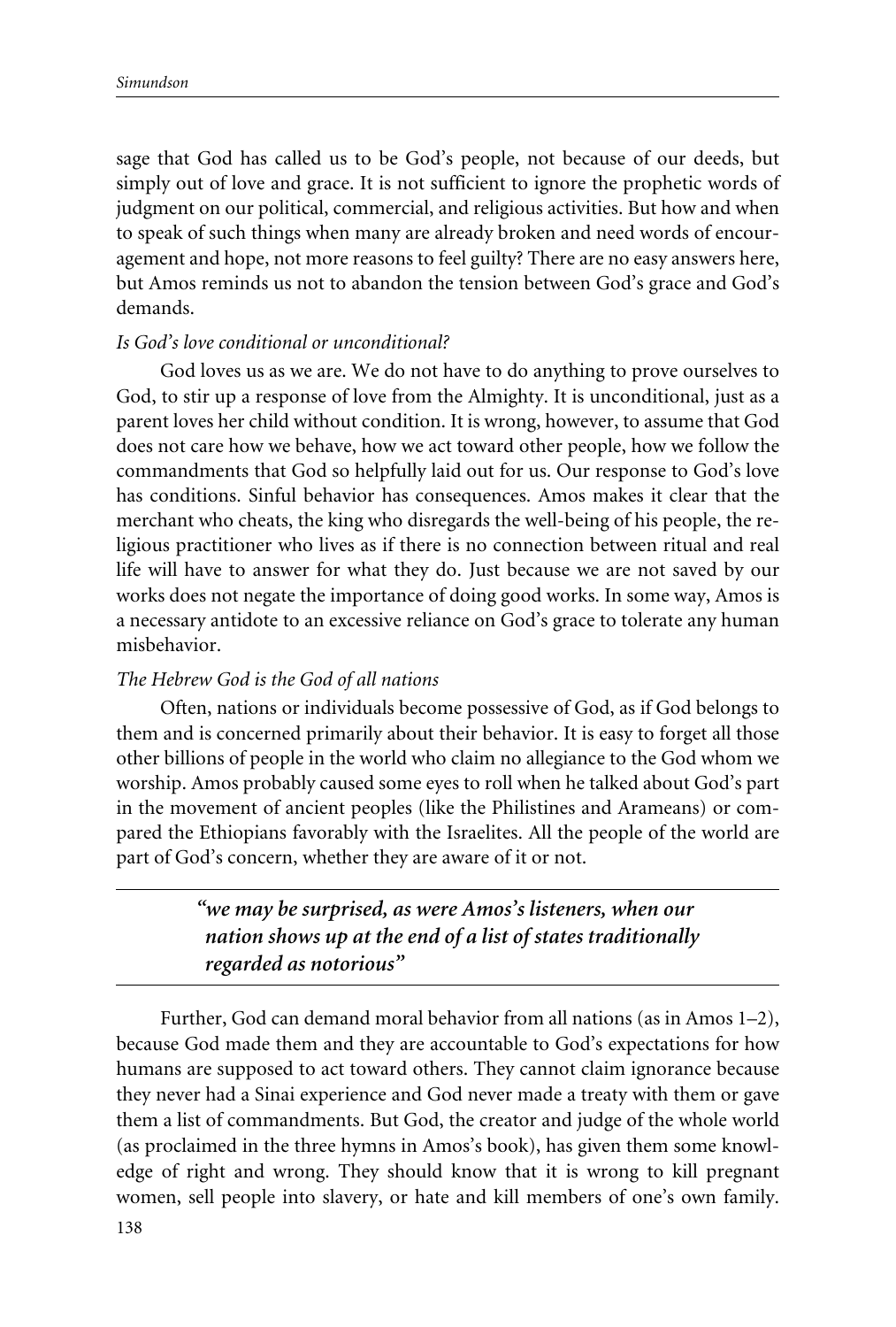Every living person should know these things and will be held accountable accordingly.

In times of war, Amos reminds us that God is the God of both our armies and the enemy's. It is hazardous to claim that God is on our side and to demonize the enemy. We may be surprised, as were Amos's listeners, when our nation shows up at the end of a list of states traditionally regarded as notorious. That is as hard a message for us to hear as it was for ancient Israel.

### *The danger of religious complacency*

When human beings speak confidently about God as if they know something that no one else knows, they are in danger of self-righteousness and complacency about their situation before God. This could lead to arrogance and a sense of superiority over all those who think differently. Such attitudes may even lead to a false assurance that their God cares only about people who look like them, believe as they do, and say all the right words when they recite their creeds. When Amos speaks of people who lie comfortably on their beds of ivory, sing songs like David, enjoy the luxury of sumptuous food and the best wine, but "are not grieved over the ruin of Jacob" (6:4–7), he could well be talking about many in our day who are so comfortable and satisfied with their situation that the plight of the poor and needy never enters their mind. Many of us are probably more like the citizens of Bethel or the Pharisees with whom Jesus argued than we would like to admit. "Leave us alone. We know what we believe. Don't upset people who are already settled in their beliefs."

#### *The connection between worship and morality*

Perhaps the favorite pejorative that non-churchgoers use to describe those who worship regularly is "hypocrites." It is easy to point out the obvious dichotomy between what people proclaim in religious services and the way they live their lives. Amos, along with other prophets who follow him, will make similar accusations about the disconnection between faith and practice, between ritual devotion and real life. This is such a common criticism of believers that it becomes almost a cliché or a "cheap shot." Amos is very good at it and we should listen closely. There is the father-son combo who lie beside the altar on illegally confiscated garments (2:8), the popping of the balloon of those who eagerly look for the Day of the Lord (5:18–20), and the expression of disgust from God, who wants nothing to do with sacrifices, songs, and liturgies unless justice rolls down like waters (5:21–24). The point is clear. We have all heard it. In fact, we have heard it so often that we have almost become immune to the full impact of what Amos says about the utter futility of our worship if it occurs in a vacuum, without the ethical behavior that confirms that we actually believe what we are saying.

#### *What is gained by a special relationship with God?*

When evangelists invite others to join their community of believers, part of the enticement to do so may be the promise of rewards—a more meaningful life,